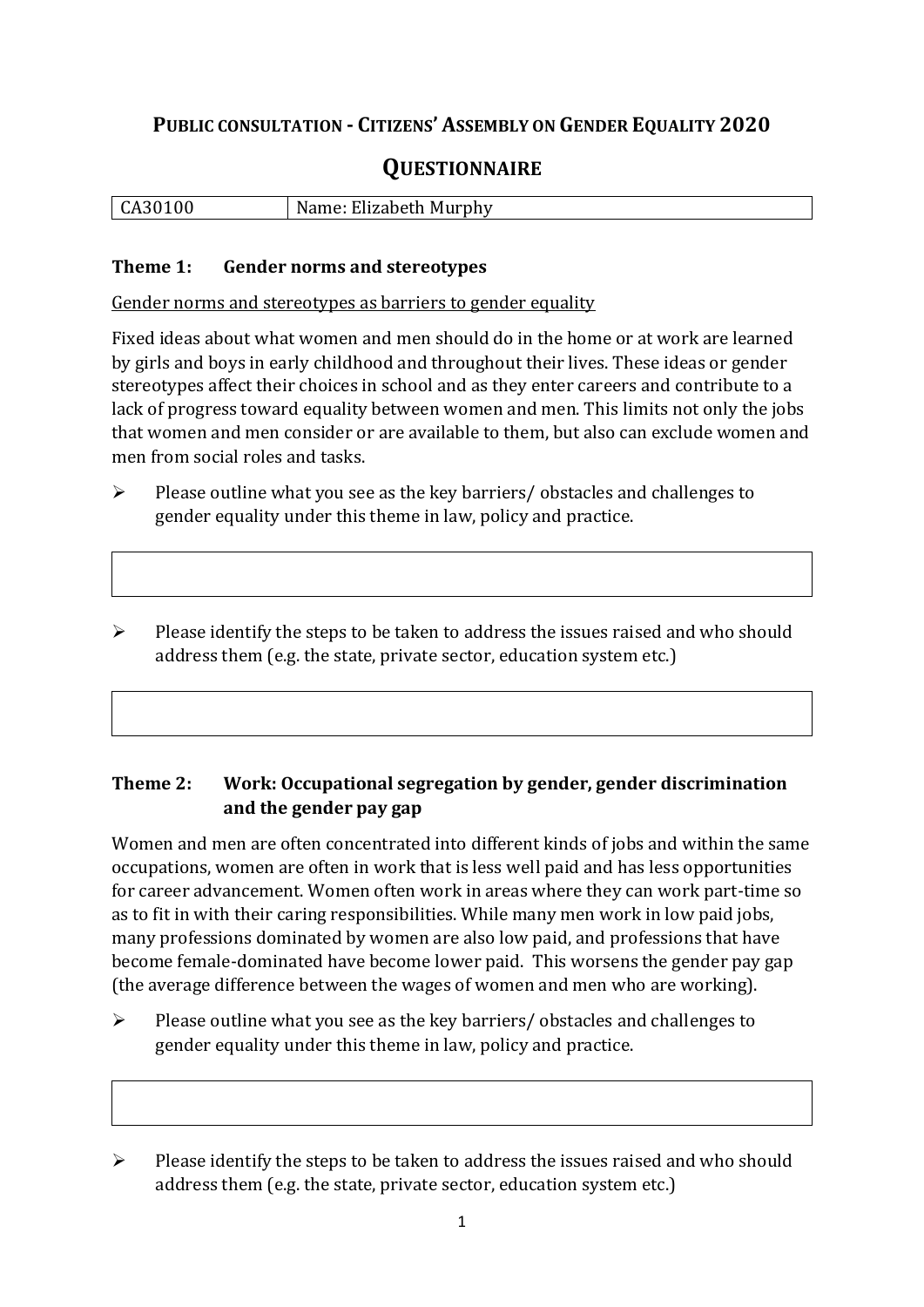# **Theme 3. Care, paid and unpaid, as a social and family responsibility**

Care -- the social responsibility of care and women and men's co responsibility for care, especially within the family

Women remain disproportionately responsible for unpaid care and often work in poorly paid care work. For working parents or [lone parents,](https://aran.library.nuigalway.ie/bitstream/handle/10379/6044/Millar_and_Crosse_Activation_Report.pdf?sequence=1&isAllowed=y) balancing paid work with parenting and or caring for older and dependent adults presents significant challenges. Women are [most disadvantaged by these challenges,](https://eige.europa.eu/gender-equality-index/game/IE/W) yet men also suffer from lack of opportunities to share parenting and caring roles. Despite recent legislation and policy initiatives to support early years parental care, [inequalities in the distribution of unpaid](https://www.ihrec.ie/app/uploads/2019/07/Caring-and-Unpaid-Work-in-Ireland_Final.pdf)  [care](https://www.ihrec.ie/app/uploads/2019/07/Caring-and-Unpaid-Work-in-Ireland_Final.pdf) continue between women and men. The cost of childcare has been identified as a particular barrier to work for women alongside responsibilities of caring for older relatives and dependent adults.

➢ Please outline what you see as the key barriers/ obstacles and challenges to gender equality under this them in law, policy and practice.

➢ Please identify the steps to be taken to address the issues raised and who should address theme (e.g. the state, private sector, education system etc.)

This requires a seismic shift in how our society is organised. This can start with small steps taken by each generation to make the caring responsibility a shared responsibility facilitated by a caring orientated employment structure. All of society needs to take responsibility for this. Money gives value to employment. The caring function needs to be monetized in some way.

## **Theme 4: Women's access to, and representation in, public life and decision making**

Ensure women's participation and representation in decision-making and leadership in the workplace, political and public life

Women are systematically underrepresented in leadership in [economic](https://eige.europa.eu/gender-equality-index/2019/compare-countries/power/2/bar) and [political](https://eige.europa.eu/gender-equality-index/2019/compare-countries/power/1/bar)  [decision-](https://eige.europa.eu/gender-equality-index/2019/compare-countries/power/1/bar)making. Despite the introduction of a candidate gender quota (through the system of party funding) for national political office, and [initiatives](https://betterbalance.ie/) to support women's access to corporate decision-making roles, men continue to dominate leadership positions. There are also issues to be considered around how media represents women and men.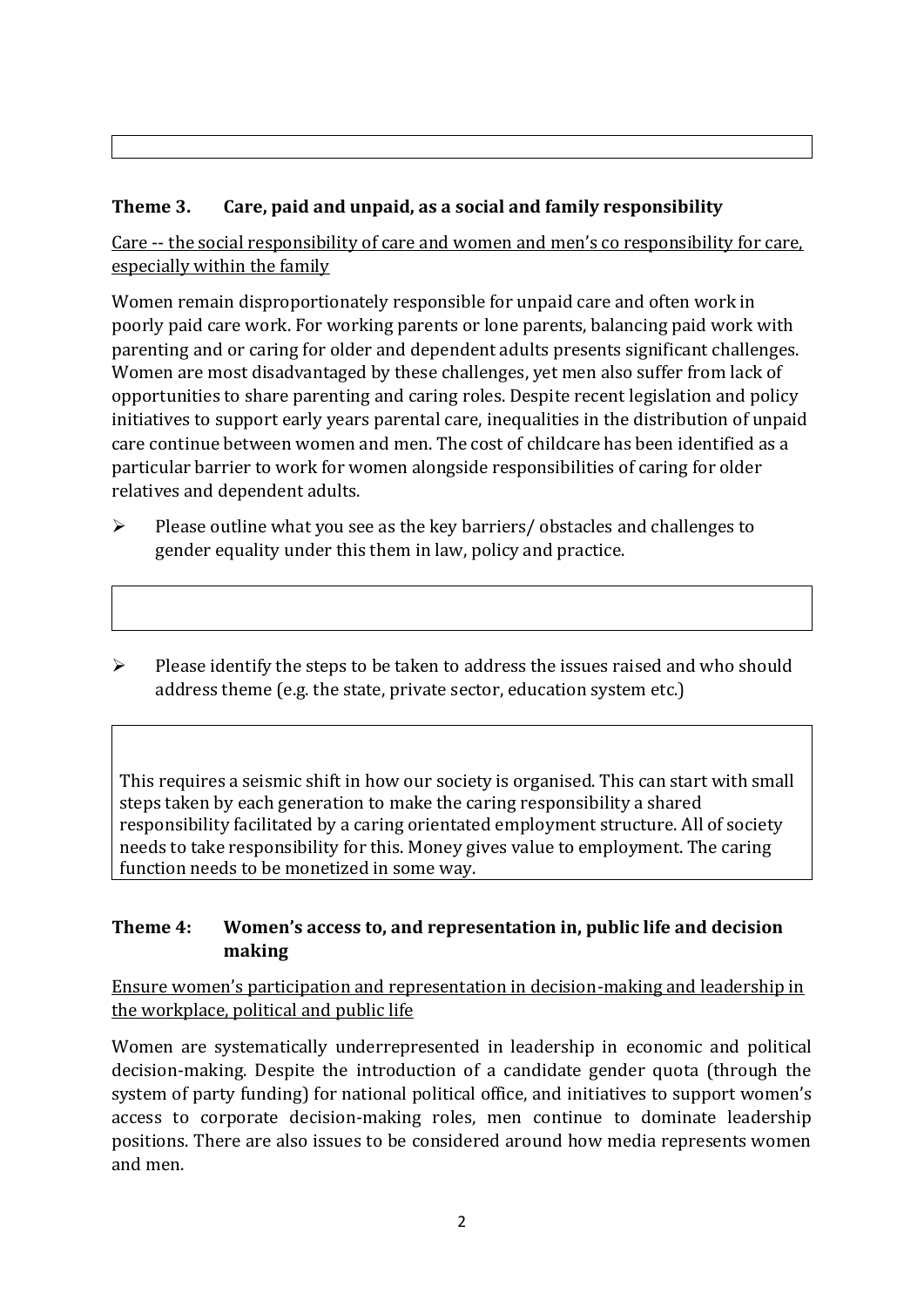- ➢ Please outline what you see as the key barriers/ obstacles and challenges to gender equality under this theme in law, policy and practice.
- ➢ Please identify the steps to be taken to address the issues raised and who should address them (e.g. the state, private sector, education system etc.)

## **5. Where does gender inequality impact most?**

To conclude we would be interested in your response to the following question: In which area do you think gender inequality matters most?

Please rank the following in order of importance, 1 being the most important:

| Paid work                | 4 |
|--------------------------|---|
| Home & family life       | 1 |
| Education                | 3 |
| Politics and public life | 5 |
| Media                    | 6 |
| Caring for others        | 2 |
| Other - please elaborate |   |

## ➢ Please outline the reasons for your answer below:

Gender equality needs to be there from the beginning in the home, through to education, employment and public life.

➢ Please include any further comments or observations you may have here.